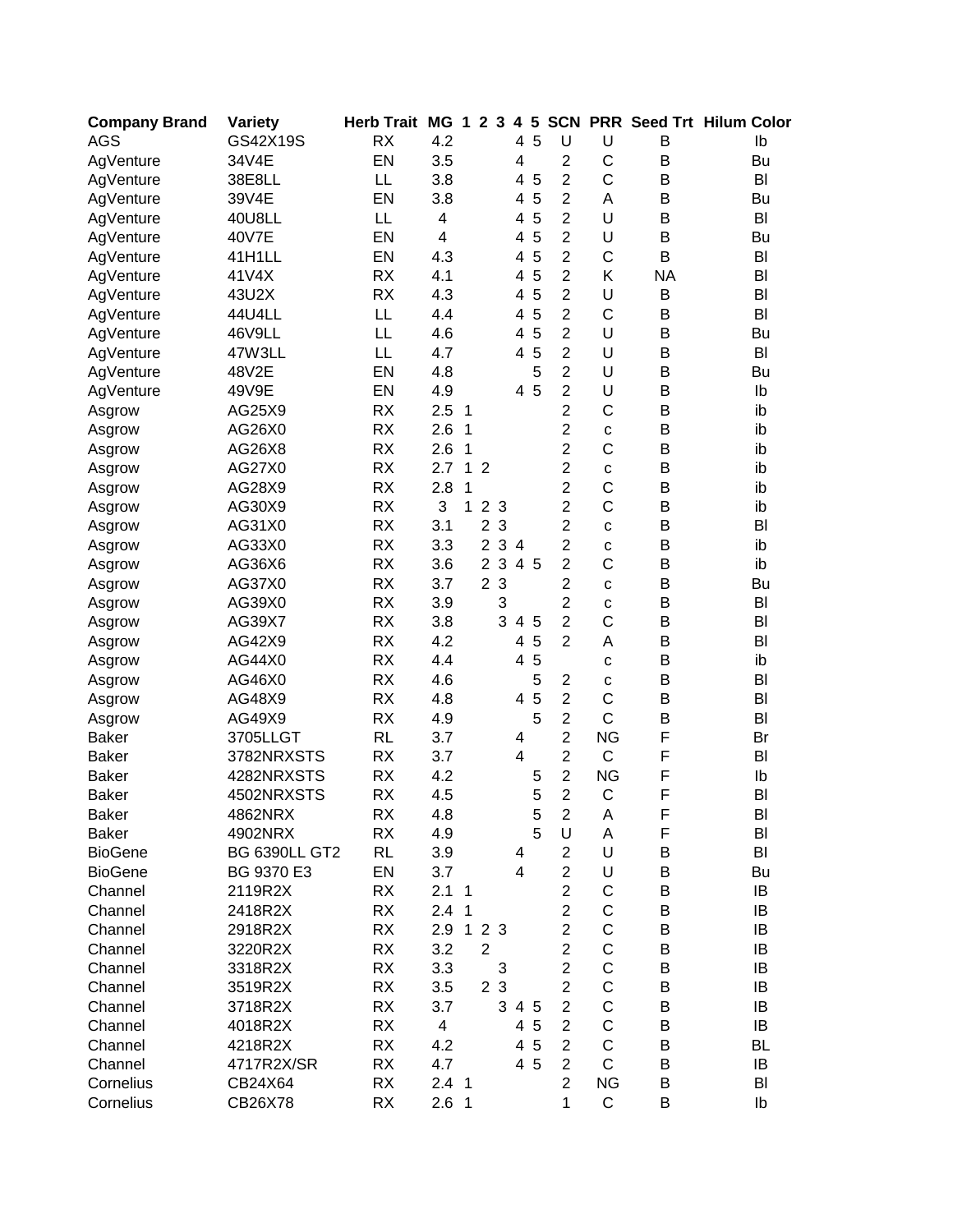| $\overline{2}$<br><b>RX</b><br>C<br>Cornelius<br>CB29X90<br>2.9<br>$\overline{2}$<br>В<br>BI<br>$\overline{2}$<br>$\overline{2}$<br><b>NG</b><br><b>RX</b><br>3<br>B<br>Cornelius<br>CB30X09<br>BI<br>$\overline{2}$<br>$\overline{2}$<br><b>RX</b><br>3.3<br><b>NG</b><br>B<br>Cornelius<br>CB33X17<br>BI<br>$\overline{2}$<br>$\overline{2}$<br>C<br>CB36X69<br><b>RX</b><br>3.6<br>B<br>Cornelius<br>BI<br>$\overline{2}$<br>C<br>CB38X89<br><b>RX</b><br>3.8<br>B<br>BI<br>Cornelius<br>3<br>3<br>$\overline{2}$<br><b>NG</b><br>Cornelius<br><b>RX</b><br>4<br>B<br>CB40X08<br>Ib<br>$\overline{2}$<br><b>RL</b><br>Κ<br><b>CZ 2579 GTLL</b><br>$\overline{2}$<br>B<br>BI<br>Credenz<br>2.5<br>$\mathbf{1}$<br>$\overline{c}$<br>2 <sub>3</sub><br><b>CZ 2889 GTLL</b><br><b>RL</b><br>2.8<br>$\mathbf{1}$<br>Α<br>B<br>Credenz<br>Br<br>$\overline{2}$<br>3.3<br>1 <sub>2</sub><br>$\mathbf{3}$<br><b>CZ 3309 GTLL</b><br><b>RL</b><br>4 5<br>Α<br>B<br>BI<br>Credenz<br>$\mathbf{3}$<br>$\overline{2}$<br>$\overline{2}$<br><b>CZ 3519 GTLL</b><br><b>RL</b><br>3.5<br>$\overline{4}$<br>5<br>Α<br>B<br>Credenz<br>BI<br>2 3<br>4 5<br>$\overline{2}$<br><b>CZ 3929 GTLL</b><br><b>RL</b><br>3.9<br>Α<br>B<br>Credenz<br>BI<br>$\overline{c}$<br><b>CZ 4539 GTLL</b><br><b>RL</b><br>4.5<br>4 5<br>U<br>B<br>Credenz<br>BI<br>$\overline{2}$<br><b>DeReadt</b><br>2416NR2Y<br><b>RR</b><br>2.4<br>Κ<br>B<br>BI<br>$\overline{1}$<br>5<br>S<br>2.5<br>2523GT27<br><b>RR</b><br>1<br>B<br><b>BR</b><br><b>DeReadt</b><br>$\overline{c}$<br>EN<br>2.7<br><b>NG</b><br>2555 E-3<br>1<br>B<br>Ib<br><b>DeReadt</b><br>$\overline{2}$<br>2.6<br>2600 B-GT27<br><b>RR</b><br>1<br>Κ<br>B<br>BI<br><b>DeReadt</b><br>$\overline{2}$<br>Κ<br><b>DONMARIO</b><br><b>DM 2544E</b><br>EN<br>2.5<br>1<br>B<br><b>BR</b><br>$\overline{2}$<br><b>RX</b><br>Κ<br><b>DONMARIO</b><br>DM 25X43<br>2.5<br>1<br>IB<br>В<br>$\overline{2}$<br>C<br>2.8<br><b>DONMARIO</b><br>DM 2868E<br>EN<br>B<br><b>BR</b><br>1<br>$\overline{2}$<br>$\overline{2}$<br>$\overline{C}$<br>2.8<br><b>DONMARIO</b><br><b>DM 28J9X</b><br><b>RX</b><br>1<br>$\overline{2}$<br>B<br>IB<br>$\overline{2}$<br>$\overline{2}$<br><b>NG</b><br><b>DONMARIO</b><br>DM 34X16<br><b>RX</b><br>3.4<br>B<br><b>BR</b><br>$\overline{2}$<br>EN<br><b>NG</b><br><b>DONMARIO</b><br>DM 3756E<br>3.7<br>3<br>B<br>IB<br>4 5<br>S<br><b>CV</b><br>Κ<br><b>DONMARIO</b><br><b>DM 37C2S</b><br>3.7<br>3<br>4<br>5<br>B<br><b>BR</b><br>$\overline{2}$<br>U<br><b>DONMARIO</b><br><b>DM 37M3X</b><br><b>RX</b><br>3.7<br>3<br>4<br>5<br>B<br><b>BR</b><br>$\overline{2}$<br>EN<br>$\overline{\mathbf{4}}$<br>5<br><b>NG</b><br>B<br><b>DONMARIO</b><br>DM 3932E<br>3.9<br>3<br><b>BR</b><br>S<br><b>CV</b><br>$\overline{\mathbf{4}}$<br>5<br>C<br><b>DONMARIO</b><br><b>DM 41C2S</b><br>4.2<br>3<br>B<br>BL<br>$\overline{2}$<br><b>DM 41P2X</b><br><b>RX</b><br>3<br>4 5<br>U<br><b>DONMARIO</b><br>4.1<br>B<br>IB<br><b>DONMARIO</b><br>3<br>$\overline{2}$<br><b>NG</b><br>DM34E11<br>EN<br>3.4<br>B<br>Ib<br>$\overline{2}$<br>C<br>Dyna-Gro<br>S23XT90<br><b>RX</b><br>2.3<br>B<br>$\mathbf 1$<br>Ib<br>$\overline{c}$<br><b>RX</b><br><b>NG</b><br>S24XT08<br>2.4<br>1<br>B<br>BI<br>Dyna-Gro<br>$\overline{2}$<br>EN<br>2.7<br>1<br><b>S27EN89</b><br>Κ<br>B<br>Dyna-Gro<br>$\overline{2}$<br>Bu<br>$\overline{c}$<br>C<br><b>RX</b><br>2.8<br>1<br>$\overline{2}$<br>B<br>Dyna-Gro<br>S28XT58<br>Ib<br>$\overline{2}$<br>$\overline{2}$<br><b>NG</b><br>S31XT59<br><b>RX</b><br>3.1<br>1<br>B<br>BI<br>Dyna-Gro<br>$\overline{2}$<br>$\overline{2}$<br>S32EN60<br>EN<br>3.2<br>Κ<br>B<br>Dyna-Gro<br>Ib<br>$\overline{2}$<br>$\overline{2}$<br><b>RX</b><br>3.3<br>Dyna-Gro<br>S33XT79<br>Α<br>Β<br>BI<br>Dyna-Gro<br>S34XT69<br>RX<br>3.4<br>2 3<br>2<br>С<br>Β<br>Ib<br>EN<br>3.5<br>2 <sub>3</sub><br>$\overline{c}$<br><b>NG</b><br>B<br>S35EN99<br>Ib<br>Dyna-Gro<br>3<br>$\overline{2}$<br>C<br>S35XT97<br>RX<br>3.5<br>B<br>Ib<br>Dyna-Gro<br>3<br>$\overline{c}$<br>S37EN39<br>EN<br>3.7<br><b>NG</b><br>B<br>4<br>Ib<br>Dyna-Gro<br>3<br>$\overline{2}$<br>C<br>S37XS89<br><b>RX</b><br>3.7<br>4<br>B<br>BI<br>Dyna-Gro<br>$\overline{2}$<br><b>NG</b><br>S39EN19<br>EN<br>3.9<br>3<br>4 5<br>B<br>Dyna-Gro<br>Bu<br>$\overline{2}$<br><b>NG</b><br>S41XS98<br>RX<br>4.1<br>4<br>5<br>B<br>Dyna-Gro<br>Ib<br>$\overline{2}$<br>5<br>S42EN89<br>EN<br>4.2<br>Dyna-Gro<br>4<br>A<br>В<br>Bu<br>$\overline{2}$<br>C<br>$\overline{5}$<br><b>RX</b><br>4.3<br>4<br>B<br>Dyna-Gro<br>S43XS70<br>BI<br>C<br>$\overline{2}$<br>S44XS68<br><b>RX</b><br>4.4<br>5<br>B<br>Dyna-Gro<br>BI<br>C<br>$\overline{2}$<br>S46XS60<br>RX<br>4.6<br>5<br>B<br>Dyna-Gro<br>BI<br>$\overline{c}$<br>C<br><b>RX</b><br>4.6<br>5<br>S46XT80<br>Dyna-Gro<br>В<br>BI<br>FS HiSOY®<br>$\overline{c}$<br>C<br><b>RX</b><br>24X80<br>2.4 <sub>1</sub><br>B<br>Ib<br>FS HiSOY®<br>$\overline{c}$<br><b>NG</b><br>26B90<br><b>RL</b><br>2.6<br>B<br>1<br>$\overline{2}$<br>BI<br>FS HiSOY®<br>$\overline{2}$<br>$\mathsf C$<br>26X90<br>RX<br>2.6<br>2<br>B<br>1<br>Ib<br>FS HiSOY®<br>$\mathbf{1}$<br>Κ<br>27X90<br>RX<br>2.7<br>12<br>B<br>Ib | Cornelius | CB27X81 | <b>RX</b> | 2.7 | $\overline{1}$ |  |  | 2 | C | B | Ib |
|--------------------------------------------------------------------------------------------------------------------------------------------------------------------------------------------------------------------------------------------------------------------------------------------------------------------------------------------------------------------------------------------------------------------------------------------------------------------------------------------------------------------------------------------------------------------------------------------------------------------------------------------------------------------------------------------------------------------------------------------------------------------------------------------------------------------------------------------------------------------------------------------------------------------------------------------------------------------------------------------------------------------------------------------------------------------------------------------------------------------------------------------------------------------------------------------------------------------------------------------------------------------------------------------------------------------------------------------------------------------------------------------------------------------------------------------------------------------------------------------------------------------------------------------------------------------------------------------------------------------------------------------------------------------------------------------------------------------------------------------------------------------------------------------------------------------------------------------------------------------------------------------------------------------------------------------------------------------------------------------------------------------------------------------------------------------------------------------------------------------------------------------------------------------------------------------------------------------------------------------------------------------------------------------------------------------------------------------------------------------------------------------------------------------------------------------------------------------------------------------------------------------------------------------------------------------------------------------------------------------------------------------------------------------------------------------------------------------------------------------------------------------------------------------------------------------------------------------------------------------------------------------------------------------------------------------------------------------------------------------------------------------------------------------------------------------------------------------------------------------------------------------------------------------------------------------------------------------------------------------------------------------------------------------------------------------------------------------------------------------------------------------------------------------------------------------------------------------------------------------------------------------------------------------------------------------------------------------------------------------------------------------------------------------------------------------------------------------------------------------------------------------------------------------------------------------------------------------------------------------------------------------------------------------------------------------------------------------------------------------------------------------------------------------------------------------------------------------------------------------------------------------------------------------------------------------------------------------------------------------------------------------------------------------------------------------------------------------------------------------------------------------------------------------------------------------------------------------------------------------------------------------------------------------------------------------------------------------------------------------------------------------------------------------------------------------------------------------------------------------------------------------------------------------------------------------------------------------------------------------------------------------------------------------------------------------------------------------------------------------------------------------------------------------------------------------------------------------------------------------------------------------------------------------------------------|-----------|---------|-----------|-----|----------------|--|--|---|---|---|----|
|                                                                                                                                                                                                                                                                                                                                                                                                                                                                                                                                                                                                                                                                                                                                                                                                                                                                                                                                                                                                                                                                                                                                                                                                                                                                                                                                                                                                                                                                                                                                                                                                                                                                                                                                                                                                                                                                                                                                                                                                                                                                                                                                                                                                                                                                                                                                                                                                                                                                                                                                                                                                                                                                                                                                                                                                                                                                                                                                                                                                                                                                                                                                                                                                                                                                                                                                                                                                                                                                                                                                                                                                                                                                                                                                                                                                                                                                                                                                                                                                                                                                                                                                                                                                                                                                                                                                                                                                                                                                                                                                                                                                                                                                                                                                                                                                                                                                                                                                                                                                                                                                                                                                                                                      |           |         |           |     |                |  |  |   |   |   |    |
|                                                                                                                                                                                                                                                                                                                                                                                                                                                                                                                                                                                                                                                                                                                                                                                                                                                                                                                                                                                                                                                                                                                                                                                                                                                                                                                                                                                                                                                                                                                                                                                                                                                                                                                                                                                                                                                                                                                                                                                                                                                                                                                                                                                                                                                                                                                                                                                                                                                                                                                                                                                                                                                                                                                                                                                                                                                                                                                                                                                                                                                                                                                                                                                                                                                                                                                                                                                                                                                                                                                                                                                                                                                                                                                                                                                                                                                                                                                                                                                                                                                                                                                                                                                                                                                                                                                                                                                                                                                                                                                                                                                                                                                                                                                                                                                                                                                                                                                                                                                                                                                                                                                                                                                      |           |         |           |     |                |  |  |   |   |   |    |
|                                                                                                                                                                                                                                                                                                                                                                                                                                                                                                                                                                                                                                                                                                                                                                                                                                                                                                                                                                                                                                                                                                                                                                                                                                                                                                                                                                                                                                                                                                                                                                                                                                                                                                                                                                                                                                                                                                                                                                                                                                                                                                                                                                                                                                                                                                                                                                                                                                                                                                                                                                                                                                                                                                                                                                                                                                                                                                                                                                                                                                                                                                                                                                                                                                                                                                                                                                                                                                                                                                                                                                                                                                                                                                                                                                                                                                                                                                                                                                                                                                                                                                                                                                                                                                                                                                                                                                                                                                                                                                                                                                                                                                                                                                                                                                                                                                                                                                                                                                                                                                                                                                                                                                                      |           |         |           |     |                |  |  |   |   |   |    |
|                                                                                                                                                                                                                                                                                                                                                                                                                                                                                                                                                                                                                                                                                                                                                                                                                                                                                                                                                                                                                                                                                                                                                                                                                                                                                                                                                                                                                                                                                                                                                                                                                                                                                                                                                                                                                                                                                                                                                                                                                                                                                                                                                                                                                                                                                                                                                                                                                                                                                                                                                                                                                                                                                                                                                                                                                                                                                                                                                                                                                                                                                                                                                                                                                                                                                                                                                                                                                                                                                                                                                                                                                                                                                                                                                                                                                                                                                                                                                                                                                                                                                                                                                                                                                                                                                                                                                                                                                                                                                                                                                                                                                                                                                                                                                                                                                                                                                                                                                                                                                                                                                                                                                                                      |           |         |           |     |                |  |  |   |   |   |    |
|                                                                                                                                                                                                                                                                                                                                                                                                                                                                                                                                                                                                                                                                                                                                                                                                                                                                                                                                                                                                                                                                                                                                                                                                                                                                                                                                                                                                                                                                                                                                                                                                                                                                                                                                                                                                                                                                                                                                                                                                                                                                                                                                                                                                                                                                                                                                                                                                                                                                                                                                                                                                                                                                                                                                                                                                                                                                                                                                                                                                                                                                                                                                                                                                                                                                                                                                                                                                                                                                                                                                                                                                                                                                                                                                                                                                                                                                                                                                                                                                                                                                                                                                                                                                                                                                                                                                                                                                                                                                                                                                                                                                                                                                                                                                                                                                                                                                                                                                                                                                                                                                                                                                                                                      |           |         |           |     |                |  |  |   |   |   |    |
|                                                                                                                                                                                                                                                                                                                                                                                                                                                                                                                                                                                                                                                                                                                                                                                                                                                                                                                                                                                                                                                                                                                                                                                                                                                                                                                                                                                                                                                                                                                                                                                                                                                                                                                                                                                                                                                                                                                                                                                                                                                                                                                                                                                                                                                                                                                                                                                                                                                                                                                                                                                                                                                                                                                                                                                                                                                                                                                                                                                                                                                                                                                                                                                                                                                                                                                                                                                                                                                                                                                                                                                                                                                                                                                                                                                                                                                                                                                                                                                                                                                                                                                                                                                                                                                                                                                                                                                                                                                                                                                                                                                                                                                                                                                                                                                                                                                                                                                                                                                                                                                                                                                                                                                      |           |         |           |     |                |  |  |   |   |   |    |
|                                                                                                                                                                                                                                                                                                                                                                                                                                                                                                                                                                                                                                                                                                                                                                                                                                                                                                                                                                                                                                                                                                                                                                                                                                                                                                                                                                                                                                                                                                                                                                                                                                                                                                                                                                                                                                                                                                                                                                                                                                                                                                                                                                                                                                                                                                                                                                                                                                                                                                                                                                                                                                                                                                                                                                                                                                                                                                                                                                                                                                                                                                                                                                                                                                                                                                                                                                                                                                                                                                                                                                                                                                                                                                                                                                                                                                                                                                                                                                                                                                                                                                                                                                                                                                                                                                                                                                                                                                                                                                                                                                                                                                                                                                                                                                                                                                                                                                                                                                                                                                                                                                                                                                                      |           |         |           |     |                |  |  |   |   |   |    |
|                                                                                                                                                                                                                                                                                                                                                                                                                                                                                                                                                                                                                                                                                                                                                                                                                                                                                                                                                                                                                                                                                                                                                                                                                                                                                                                                                                                                                                                                                                                                                                                                                                                                                                                                                                                                                                                                                                                                                                                                                                                                                                                                                                                                                                                                                                                                                                                                                                                                                                                                                                                                                                                                                                                                                                                                                                                                                                                                                                                                                                                                                                                                                                                                                                                                                                                                                                                                                                                                                                                                                                                                                                                                                                                                                                                                                                                                                                                                                                                                                                                                                                                                                                                                                                                                                                                                                                                                                                                                                                                                                                                                                                                                                                                                                                                                                                                                                                                                                                                                                                                                                                                                                                                      |           |         |           |     |                |  |  |   |   |   |    |
|                                                                                                                                                                                                                                                                                                                                                                                                                                                                                                                                                                                                                                                                                                                                                                                                                                                                                                                                                                                                                                                                                                                                                                                                                                                                                                                                                                                                                                                                                                                                                                                                                                                                                                                                                                                                                                                                                                                                                                                                                                                                                                                                                                                                                                                                                                                                                                                                                                                                                                                                                                                                                                                                                                                                                                                                                                                                                                                                                                                                                                                                                                                                                                                                                                                                                                                                                                                                                                                                                                                                                                                                                                                                                                                                                                                                                                                                                                                                                                                                                                                                                                                                                                                                                                                                                                                                                                                                                                                                                                                                                                                                                                                                                                                                                                                                                                                                                                                                                                                                                                                                                                                                                                                      |           |         |           |     |                |  |  |   |   |   |    |
|                                                                                                                                                                                                                                                                                                                                                                                                                                                                                                                                                                                                                                                                                                                                                                                                                                                                                                                                                                                                                                                                                                                                                                                                                                                                                                                                                                                                                                                                                                                                                                                                                                                                                                                                                                                                                                                                                                                                                                                                                                                                                                                                                                                                                                                                                                                                                                                                                                                                                                                                                                                                                                                                                                                                                                                                                                                                                                                                                                                                                                                                                                                                                                                                                                                                                                                                                                                                                                                                                                                                                                                                                                                                                                                                                                                                                                                                                                                                                                                                                                                                                                                                                                                                                                                                                                                                                                                                                                                                                                                                                                                                                                                                                                                                                                                                                                                                                                                                                                                                                                                                                                                                                                                      |           |         |           |     |                |  |  |   |   |   |    |
|                                                                                                                                                                                                                                                                                                                                                                                                                                                                                                                                                                                                                                                                                                                                                                                                                                                                                                                                                                                                                                                                                                                                                                                                                                                                                                                                                                                                                                                                                                                                                                                                                                                                                                                                                                                                                                                                                                                                                                                                                                                                                                                                                                                                                                                                                                                                                                                                                                                                                                                                                                                                                                                                                                                                                                                                                                                                                                                                                                                                                                                                                                                                                                                                                                                                                                                                                                                                                                                                                                                                                                                                                                                                                                                                                                                                                                                                                                                                                                                                                                                                                                                                                                                                                                                                                                                                                                                                                                                                                                                                                                                                                                                                                                                                                                                                                                                                                                                                                                                                                                                                                                                                                                                      |           |         |           |     |                |  |  |   |   |   |    |
|                                                                                                                                                                                                                                                                                                                                                                                                                                                                                                                                                                                                                                                                                                                                                                                                                                                                                                                                                                                                                                                                                                                                                                                                                                                                                                                                                                                                                                                                                                                                                                                                                                                                                                                                                                                                                                                                                                                                                                                                                                                                                                                                                                                                                                                                                                                                                                                                                                                                                                                                                                                                                                                                                                                                                                                                                                                                                                                                                                                                                                                                                                                                                                                                                                                                                                                                                                                                                                                                                                                                                                                                                                                                                                                                                                                                                                                                                                                                                                                                                                                                                                                                                                                                                                                                                                                                                                                                                                                                                                                                                                                                                                                                                                                                                                                                                                                                                                                                                                                                                                                                                                                                                                                      |           |         |           |     |                |  |  |   |   |   |    |
|                                                                                                                                                                                                                                                                                                                                                                                                                                                                                                                                                                                                                                                                                                                                                                                                                                                                                                                                                                                                                                                                                                                                                                                                                                                                                                                                                                                                                                                                                                                                                                                                                                                                                                                                                                                                                                                                                                                                                                                                                                                                                                                                                                                                                                                                                                                                                                                                                                                                                                                                                                                                                                                                                                                                                                                                                                                                                                                                                                                                                                                                                                                                                                                                                                                                                                                                                                                                                                                                                                                                                                                                                                                                                                                                                                                                                                                                                                                                                                                                                                                                                                                                                                                                                                                                                                                                                                                                                                                                                                                                                                                                                                                                                                                                                                                                                                                                                                                                                                                                                                                                                                                                                                                      |           |         |           |     |                |  |  |   |   |   |    |
|                                                                                                                                                                                                                                                                                                                                                                                                                                                                                                                                                                                                                                                                                                                                                                                                                                                                                                                                                                                                                                                                                                                                                                                                                                                                                                                                                                                                                                                                                                                                                                                                                                                                                                                                                                                                                                                                                                                                                                                                                                                                                                                                                                                                                                                                                                                                                                                                                                                                                                                                                                                                                                                                                                                                                                                                                                                                                                                                                                                                                                                                                                                                                                                                                                                                                                                                                                                                                                                                                                                                                                                                                                                                                                                                                                                                                                                                                                                                                                                                                                                                                                                                                                                                                                                                                                                                                                                                                                                                                                                                                                                                                                                                                                                                                                                                                                                                                                                                                                                                                                                                                                                                                                                      |           |         |           |     |                |  |  |   |   |   |    |
|                                                                                                                                                                                                                                                                                                                                                                                                                                                                                                                                                                                                                                                                                                                                                                                                                                                                                                                                                                                                                                                                                                                                                                                                                                                                                                                                                                                                                                                                                                                                                                                                                                                                                                                                                                                                                                                                                                                                                                                                                                                                                                                                                                                                                                                                                                                                                                                                                                                                                                                                                                                                                                                                                                                                                                                                                                                                                                                                                                                                                                                                                                                                                                                                                                                                                                                                                                                                                                                                                                                                                                                                                                                                                                                                                                                                                                                                                                                                                                                                                                                                                                                                                                                                                                                                                                                                                                                                                                                                                                                                                                                                                                                                                                                                                                                                                                                                                                                                                                                                                                                                                                                                                                                      |           |         |           |     |                |  |  |   |   |   |    |
|                                                                                                                                                                                                                                                                                                                                                                                                                                                                                                                                                                                                                                                                                                                                                                                                                                                                                                                                                                                                                                                                                                                                                                                                                                                                                                                                                                                                                                                                                                                                                                                                                                                                                                                                                                                                                                                                                                                                                                                                                                                                                                                                                                                                                                                                                                                                                                                                                                                                                                                                                                                                                                                                                                                                                                                                                                                                                                                                                                                                                                                                                                                                                                                                                                                                                                                                                                                                                                                                                                                                                                                                                                                                                                                                                                                                                                                                                                                                                                                                                                                                                                                                                                                                                                                                                                                                                                                                                                                                                                                                                                                                                                                                                                                                                                                                                                                                                                                                                                                                                                                                                                                                                                                      |           |         |           |     |                |  |  |   |   |   |    |
|                                                                                                                                                                                                                                                                                                                                                                                                                                                                                                                                                                                                                                                                                                                                                                                                                                                                                                                                                                                                                                                                                                                                                                                                                                                                                                                                                                                                                                                                                                                                                                                                                                                                                                                                                                                                                                                                                                                                                                                                                                                                                                                                                                                                                                                                                                                                                                                                                                                                                                                                                                                                                                                                                                                                                                                                                                                                                                                                                                                                                                                                                                                                                                                                                                                                                                                                                                                                                                                                                                                                                                                                                                                                                                                                                                                                                                                                                                                                                                                                                                                                                                                                                                                                                                                                                                                                                                                                                                                                                                                                                                                                                                                                                                                                                                                                                                                                                                                                                                                                                                                                                                                                                                                      |           |         |           |     |                |  |  |   |   |   |    |
|                                                                                                                                                                                                                                                                                                                                                                                                                                                                                                                                                                                                                                                                                                                                                                                                                                                                                                                                                                                                                                                                                                                                                                                                                                                                                                                                                                                                                                                                                                                                                                                                                                                                                                                                                                                                                                                                                                                                                                                                                                                                                                                                                                                                                                                                                                                                                                                                                                                                                                                                                                                                                                                                                                                                                                                                                                                                                                                                                                                                                                                                                                                                                                                                                                                                                                                                                                                                                                                                                                                                                                                                                                                                                                                                                                                                                                                                                                                                                                                                                                                                                                                                                                                                                                                                                                                                                                                                                                                                                                                                                                                                                                                                                                                                                                                                                                                                                                                                                                                                                                                                                                                                                                                      |           |         |           |     |                |  |  |   |   |   |    |
|                                                                                                                                                                                                                                                                                                                                                                                                                                                                                                                                                                                                                                                                                                                                                                                                                                                                                                                                                                                                                                                                                                                                                                                                                                                                                                                                                                                                                                                                                                                                                                                                                                                                                                                                                                                                                                                                                                                                                                                                                                                                                                                                                                                                                                                                                                                                                                                                                                                                                                                                                                                                                                                                                                                                                                                                                                                                                                                                                                                                                                                                                                                                                                                                                                                                                                                                                                                                                                                                                                                                                                                                                                                                                                                                                                                                                                                                                                                                                                                                                                                                                                                                                                                                                                                                                                                                                                                                                                                                                                                                                                                                                                                                                                                                                                                                                                                                                                                                                                                                                                                                                                                                                                                      |           |         |           |     |                |  |  |   |   |   |    |
|                                                                                                                                                                                                                                                                                                                                                                                                                                                                                                                                                                                                                                                                                                                                                                                                                                                                                                                                                                                                                                                                                                                                                                                                                                                                                                                                                                                                                                                                                                                                                                                                                                                                                                                                                                                                                                                                                                                                                                                                                                                                                                                                                                                                                                                                                                                                                                                                                                                                                                                                                                                                                                                                                                                                                                                                                                                                                                                                                                                                                                                                                                                                                                                                                                                                                                                                                                                                                                                                                                                                                                                                                                                                                                                                                                                                                                                                                                                                                                                                                                                                                                                                                                                                                                                                                                                                                                                                                                                                                                                                                                                                                                                                                                                                                                                                                                                                                                                                                                                                                                                                                                                                                                                      |           |         |           |     |                |  |  |   |   |   |    |
|                                                                                                                                                                                                                                                                                                                                                                                                                                                                                                                                                                                                                                                                                                                                                                                                                                                                                                                                                                                                                                                                                                                                                                                                                                                                                                                                                                                                                                                                                                                                                                                                                                                                                                                                                                                                                                                                                                                                                                                                                                                                                                                                                                                                                                                                                                                                                                                                                                                                                                                                                                                                                                                                                                                                                                                                                                                                                                                                                                                                                                                                                                                                                                                                                                                                                                                                                                                                                                                                                                                                                                                                                                                                                                                                                                                                                                                                                                                                                                                                                                                                                                                                                                                                                                                                                                                                                                                                                                                                                                                                                                                                                                                                                                                                                                                                                                                                                                                                                                                                                                                                                                                                                                                      |           |         |           |     |                |  |  |   |   |   |    |
|                                                                                                                                                                                                                                                                                                                                                                                                                                                                                                                                                                                                                                                                                                                                                                                                                                                                                                                                                                                                                                                                                                                                                                                                                                                                                                                                                                                                                                                                                                                                                                                                                                                                                                                                                                                                                                                                                                                                                                                                                                                                                                                                                                                                                                                                                                                                                                                                                                                                                                                                                                                                                                                                                                                                                                                                                                                                                                                                                                                                                                                                                                                                                                                                                                                                                                                                                                                                                                                                                                                                                                                                                                                                                                                                                                                                                                                                                                                                                                                                                                                                                                                                                                                                                                                                                                                                                                                                                                                                                                                                                                                                                                                                                                                                                                                                                                                                                                                                                                                                                                                                                                                                                                                      |           |         |           |     |                |  |  |   |   |   |    |
|                                                                                                                                                                                                                                                                                                                                                                                                                                                                                                                                                                                                                                                                                                                                                                                                                                                                                                                                                                                                                                                                                                                                                                                                                                                                                                                                                                                                                                                                                                                                                                                                                                                                                                                                                                                                                                                                                                                                                                                                                                                                                                                                                                                                                                                                                                                                                                                                                                                                                                                                                                                                                                                                                                                                                                                                                                                                                                                                                                                                                                                                                                                                                                                                                                                                                                                                                                                                                                                                                                                                                                                                                                                                                                                                                                                                                                                                                                                                                                                                                                                                                                                                                                                                                                                                                                                                                                                                                                                                                                                                                                                                                                                                                                                                                                                                                                                                                                                                                                                                                                                                                                                                                                                      |           |         |           |     |                |  |  |   |   |   |    |
|                                                                                                                                                                                                                                                                                                                                                                                                                                                                                                                                                                                                                                                                                                                                                                                                                                                                                                                                                                                                                                                                                                                                                                                                                                                                                                                                                                                                                                                                                                                                                                                                                                                                                                                                                                                                                                                                                                                                                                                                                                                                                                                                                                                                                                                                                                                                                                                                                                                                                                                                                                                                                                                                                                                                                                                                                                                                                                                                                                                                                                                                                                                                                                                                                                                                                                                                                                                                                                                                                                                                                                                                                                                                                                                                                                                                                                                                                                                                                                                                                                                                                                                                                                                                                                                                                                                                                                                                                                                                                                                                                                                                                                                                                                                                                                                                                                                                                                                                                                                                                                                                                                                                                                                      |           |         |           |     |                |  |  |   |   |   |    |
|                                                                                                                                                                                                                                                                                                                                                                                                                                                                                                                                                                                                                                                                                                                                                                                                                                                                                                                                                                                                                                                                                                                                                                                                                                                                                                                                                                                                                                                                                                                                                                                                                                                                                                                                                                                                                                                                                                                                                                                                                                                                                                                                                                                                                                                                                                                                                                                                                                                                                                                                                                                                                                                                                                                                                                                                                                                                                                                                                                                                                                                                                                                                                                                                                                                                                                                                                                                                                                                                                                                                                                                                                                                                                                                                                                                                                                                                                                                                                                                                                                                                                                                                                                                                                                                                                                                                                                                                                                                                                                                                                                                                                                                                                                                                                                                                                                                                                                                                                                                                                                                                                                                                                                                      |           |         |           |     |                |  |  |   |   |   |    |
|                                                                                                                                                                                                                                                                                                                                                                                                                                                                                                                                                                                                                                                                                                                                                                                                                                                                                                                                                                                                                                                                                                                                                                                                                                                                                                                                                                                                                                                                                                                                                                                                                                                                                                                                                                                                                                                                                                                                                                                                                                                                                                                                                                                                                                                                                                                                                                                                                                                                                                                                                                                                                                                                                                                                                                                                                                                                                                                                                                                                                                                                                                                                                                                                                                                                                                                                                                                                                                                                                                                                                                                                                                                                                                                                                                                                                                                                                                                                                                                                                                                                                                                                                                                                                                                                                                                                                                                                                                                                                                                                                                                                                                                                                                                                                                                                                                                                                                                                                                                                                                                                                                                                                                                      |           |         |           |     |                |  |  |   |   |   |    |
|                                                                                                                                                                                                                                                                                                                                                                                                                                                                                                                                                                                                                                                                                                                                                                                                                                                                                                                                                                                                                                                                                                                                                                                                                                                                                                                                                                                                                                                                                                                                                                                                                                                                                                                                                                                                                                                                                                                                                                                                                                                                                                                                                                                                                                                                                                                                                                                                                                                                                                                                                                                                                                                                                                                                                                                                                                                                                                                                                                                                                                                                                                                                                                                                                                                                                                                                                                                                                                                                                                                                                                                                                                                                                                                                                                                                                                                                                                                                                                                                                                                                                                                                                                                                                                                                                                                                                                                                                                                                                                                                                                                                                                                                                                                                                                                                                                                                                                                                                                                                                                                                                                                                                                                      |           |         |           |     |                |  |  |   |   |   |    |
|                                                                                                                                                                                                                                                                                                                                                                                                                                                                                                                                                                                                                                                                                                                                                                                                                                                                                                                                                                                                                                                                                                                                                                                                                                                                                                                                                                                                                                                                                                                                                                                                                                                                                                                                                                                                                                                                                                                                                                                                                                                                                                                                                                                                                                                                                                                                                                                                                                                                                                                                                                                                                                                                                                                                                                                                                                                                                                                                                                                                                                                                                                                                                                                                                                                                                                                                                                                                                                                                                                                                                                                                                                                                                                                                                                                                                                                                                                                                                                                                                                                                                                                                                                                                                                                                                                                                                                                                                                                                                                                                                                                                                                                                                                                                                                                                                                                                                                                                                                                                                                                                                                                                                                                      |           |         |           |     |                |  |  |   |   |   |    |
|                                                                                                                                                                                                                                                                                                                                                                                                                                                                                                                                                                                                                                                                                                                                                                                                                                                                                                                                                                                                                                                                                                                                                                                                                                                                                                                                                                                                                                                                                                                                                                                                                                                                                                                                                                                                                                                                                                                                                                                                                                                                                                                                                                                                                                                                                                                                                                                                                                                                                                                                                                                                                                                                                                                                                                                                                                                                                                                                                                                                                                                                                                                                                                                                                                                                                                                                                                                                                                                                                                                                                                                                                                                                                                                                                                                                                                                                                                                                                                                                                                                                                                                                                                                                                                                                                                                                                                                                                                                                                                                                                                                                                                                                                                                                                                                                                                                                                                                                                                                                                                                                                                                                                                                      |           |         |           |     |                |  |  |   |   |   |    |
|                                                                                                                                                                                                                                                                                                                                                                                                                                                                                                                                                                                                                                                                                                                                                                                                                                                                                                                                                                                                                                                                                                                                                                                                                                                                                                                                                                                                                                                                                                                                                                                                                                                                                                                                                                                                                                                                                                                                                                                                                                                                                                                                                                                                                                                                                                                                                                                                                                                                                                                                                                                                                                                                                                                                                                                                                                                                                                                                                                                                                                                                                                                                                                                                                                                                                                                                                                                                                                                                                                                                                                                                                                                                                                                                                                                                                                                                                                                                                                                                                                                                                                                                                                                                                                                                                                                                                                                                                                                                                                                                                                                                                                                                                                                                                                                                                                                                                                                                                                                                                                                                                                                                                                                      |           |         |           |     |                |  |  |   |   |   |    |
|                                                                                                                                                                                                                                                                                                                                                                                                                                                                                                                                                                                                                                                                                                                                                                                                                                                                                                                                                                                                                                                                                                                                                                                                                                                                                                                                                                                                                                                                                                                                                                                                                                                                                                                                                                                                                                                                                                                                                                                                                                                                                                                                                                                                                                                                                                                                                                                                                                                                                                                                                                                                                                                                                                                                                                                                                                                                                                                                                                                                                                                                                                                                                                                                                                                                                                                                                                                                                                                                                                                                                                                                                                                                                                                                                                                                                                                                                                                                                                                                                                                                                                                                                                                                                                                                                                                                                                                                                                                                                                                                                                                                                                                                                                                                                                                                                                                                                                                                                                                                                                                                                                                                                                                      |           |         |           |     |                |  |  |   |   |   |    |
|                                                                                                                                                                                                                                                                                                                                                                                                                                                                                                                                                                                                                                                                                                                                                                                                                                                                                                                                                                                                                                                                                                                                                                                                                                                                                                                                                                                                                                                                                                                                                                                                                                                                                                                                                                                                                                                                                                                                                                                                                                                                                                                                                                                                                                                                                                                                                                                                                                                                                                                                                                                                                                                                                                                                                                                                                                                                                                                                                                                                                                                                                                                                                                                                                                                                                                                                                                                                                                                                                                                                                                                                                                                                                                                                                                                                                                                                                                                                                                                                                                                                                                                                                                                                                                                                                                                                                                                                                                                                                                                                                                                                                                                                                                                                                                                                                                                                                                                                                                                                                                                                                                                                                                                      |           |         |           |     |                |  |  |   |   |   |    |
|                                                                                                                                                                                                                                                                                                                                                                                                                                                                                                                                                                                                                                                                                                                                                                                                                                                                                                                                                                                                                                                                                                                                                                                                                                                                                                                                                                                                                                                                                                                                                                                                                                                                                                                                                                                                                                                                                                                                                                                                                                                                                                                                                                                                                                                                                                                                                                                                                                                                                                                                                                                                                                                                                                                                                                                                                                                                                                                                                                                                                                                                                                                                                                                                                                                                                                                                                                                                                                                                                                                                                                                                                                                                                                                                                                                                                                                                                                                                                                                                                                                                                                                                                                                                                                                                                                                                                                                                                                                                                                                                                                                                                                                                                                                                                                                                                                                                                                                                                                                                                                                                                                                                                                                      |           |         |           |     |                |  |  |   |   |   |    |
|                                                                                                                                                                                                                                                                                                                                                                                                                                                                                                                                                                                                                                                                                                                                                                                                                                                                                                                                                                                                                                                                                                                                                                                                                                                                                                                                                                                                                                                                                                                                                                                                                                                                                                                                                                                                                                                                                                                                                                                                                                                                                                                                                                                                                                                                                                                                                                                                                                                                                                                                                                                                                                                                                                                                                                                                                                                                                                                                                                                                                                                                                                                                                                                                                                                                                                                                                                                                                                                                                                                                                                                                                                                                                                                                                                                                                                                                                                                                                                                                                                                                                                                                                                                                                                                                                                                                                                                                                                                                                                                                                                                                                                                                                                                                                                                                                                                                                                                                                                                                                                                                                                                                                                                      |           |         |           |     |                |  |  |   |   |   |    |
|                                                                                                                                                                                                                                                                                                                                                                                                                                                                                                                                                                                                                                                                                                                                                                                                                                                                                                                                                                                                                                                                                                                                                                                                                                                                                                                                                                                                                                                                                                                                                                                                                                                                                                                                                                                                                                                                                                                                                                                                                                                                                                                                                                                                                                                                                                                                                                                                                                                                                                                                                                                                                                                                                                                                                                                                                                                                                                                                                                                                                                                                                                                                                                                                                                                                                                                                                                                                                                                                                                                                                                                                                                                                                                                                                                                                                                                                                                                                                                                                                                                                                                                                                                                                                                                                                                                                                                                                                                                                                                                                                                                                                                                                                                                                                                                                                                                                                                                                                                                                                                                                                                                                                                                      |           |         |           |     |                |  |  |   |   |   |    |
|                                                                                                                                                                                                                                                                                                                                                                                                                                                                                                                                                                                                                                                                                                                                                                                                                                                                                                                                                                                                                                                                                                                                                                                                                                                                                                                                                                                                                                                                                                                                                                                                                                                                                                                                                                                                                                                                                                                                                                                                                                                                                                                                                                                                                                                                                                                                                                                                                                                                                                                                                                                                                                                                                                                                                                                                                                                                                                                                                                                                                                                                                                                                                                                                                                                                                                                                                                                                                                                                                                                                                                                                                                                                                                                                                                                                                                                                                                                                                                                                                                                                                                                                                                                                                                                                                                                                                                                                                                                                                                                                                                                                                                                                                                                                                                                                                                                                                                                                                                                                                                                                                                                                                                                      |           |         |           |     |                |  |  |   |   |   |    |
|                                                                                                                                                                                                                                                                                                                                                                                                                                                                                                                                                                                                                                                                                                                                                                                                                                                                                                                                                                                                                                                                                                                                                                                                                                                                                                                                                                                                                                                                                                                                                                                                                                                                                                                                                                                                                                                                                                                                                                                                                                                                                                                                                                                                                                                                                                                                                                                                                                                                                                                                                                                                                                                                                                                                                                                                                                                                                                                                                                                                                                                                                                                                                                                                                                                                                                                                                                                                                                                                                                                                                                                                                                                                                                                                                                                                                                                                                                                                                                                                                                                                                                                                                                                                                                                                                                                                                                                                                                                                                                                                                                                                                                                                                                                                                                                                                                                                                                                                                                                                                                                                                                                                                                                      |           |         |           |     |                |  |  |   |   |   |    |
|                                                                                                                                                                                                                                                                                                                                                                                                                                                                                                                                                                                                                                                                                                                                                                                                                                                                                                                                                                                                                                                                                                                                                                                                                                                                                                                                                                                                                                                                                                                                                                                                                                                                                                                                                                                                                                                                                                                                                                                                                                                                                                                                                                                                                                                                                                                                                                                                                                                                                                                                                                                                                                                                                                                                                                                                                                                                                                                                                                                                                                                                                                                                                                                                                                                                                                                                                                                                                                                                                                                                                                                                                                                                                                                                                                                                                                                                                                                                                                                                                                                                                                                                                                                                                                                                                                                                                                                                                                                                                                                                                                                                                                                                                                                                                                                                                                                                                                                                                                                                                                                                                                                                                                                      |           |         |           |     |                |  |  |   |   |   |    |
|                                                                                                                                                                                                                                                                                                                                                                                                                                                                                                                                                                                                                                                                                                                                                                                                                                                                                                                                                                                                                                                                                                                                                                                                                                                                                                                                                                                                                                                                                                                                                                                                                                                                                                                                                                                                                                                                                                                                                                                                                                                                                                                                                                                                                                                                                                                                                                                                                                                                                                                                                                                                                                                                                                                                                                                                                                                                                                                                                                                                                                                                                                                                                                                                                                                                                                                                                                                                                                                                                                                                                                                                                                                                                                                                                                                                                                                                                                                                                                                                                                                                                                                                                                                                                                                                                                                                                                                                                                                                                                                                                                                                                                                                                                                                                                                                                                                                                                                                                                                                                                                                                                                                                                                      |           |         |           |     |                |  |  |   |   |   |    |
|                                                                                                                                                                                                                                                                                                                                                                                                                                                                                                                                                                                                                                                                                                                                                                                                                                                                                                                                                                                                                                                                                                                                                                                                                                                                                                                                                                                                                                                                                                                                                                                                                                                                                                                                                                                                                                                                                                                                                                                                                                                                                                                                                                                                                                                                                                                                                                                                                                                                                                                                                                                                                                                                                                                                                                                                                                                                                                                                                                                                                                                                                                                                                                                                                                                                                                                                                                                                                                                                                                                                                                                                                                                                                                                                                                                                                                                                                                                                                                                                                                                                                                                                                                                                                                                                                                                                                                                                                                                                                                                                                                                                                                                                                                                                                                                                                                                                                                                                                                                                                                                                                                                                                                                      |           |         |           |     |                |  |  |   |   |   |    |
|                                                                                                                                                                                                                                                                                                                                                                                                                                                                                                                                                                                                                                                                                                                                                                                                                                                                                                                                                                                                                                                                                                                                                                                                                                                                                                                                                                                                                                                                                                                                                                                                                                                                                                                                                                                                                                                                                                                                                                                                                                                                                                                                                                                                                                                                                                                                                                                                                                                                                                                                                                                                                                                                                                                                                                                                                                                                                                                                                                                                                                                                                                                                                                                                                                                                                                                                                                                                                                                                                                                                                                                                                                                                                                                                                                                                                                                                                                                                                                                                                                                                                                                                                                                                                                                                                                                                                                                                                                                                                                                                                                                                                                                                                                                                                                                                                                                                                                                                                                                                                                                                                                                                                                                      |           |         |           |     |                |  |  |   |   |   |    |
|                                                                                                                                                                                                                                                                                                                                                                                                                                                                                                                                                                                                                                                                                                                                                                                                                                                                                                                                                                                                                                                                                                                                                                                                                                                                                                                                                                                                                                                                                                                                                                                                                                                                                                                                                                                                                                                                                                                                                                                                                                                                                                                                                                                                                                                                                                                                                                                                                                                                                                                                                                                                                                                                                                                                                                                                                                                                                                                                                                                                                                                                                                                                                                                                                                                                                                                                                                                                                                                                                                                                                                                                                                                                                                                                                                                                                                                                                                                                                                                                                                                                                                                                                                                                                                                                                                                                                                                                                                                                                                                                                                                                                                                                                                                                                                                                                                                                                                                                                                                                                                                                                                                                                                                      |           |         |           |     |                |  |  |   |   |   |    |
|                                                                                                                                                                                                                                                                                                                                                                                                                                                                                                                                                                                                                                                                                                                                                                                                                                                                                                                                                                                                                                                                                                                                                                                                                                                                                                                                                                                                                                                                                                                                                                                                                                                                                                                                                                                                                                                                                                                                                                                                                                                                                                                                                                                                                                                                                                                                                                                                                                                                                                                                                                                                                                                                                                                                                                                                                                                                                                                                                                                                                                                                                                                                                                                                                                                                                                                                                                                                                                                                                                                                                                                                                                                                                                                                                                                                                                                                                                                                                                                                                                                                                                                                                                                                                                                                                                                                                                                                                                                                                                                                                                                                                                                                                                                                                                                                                                                                                                                                                                                                                                                                                                                                                                                      |           |         |           |     |                |  |  |   |   |   |    |
|                                                                                                                                                                                                                                                                                                                                                                                                                                                                                                                                                                                                                                                                                                                                                                                                                                                                                                                                                                                                                                                                                                                                                                                                                                                                                                                                                                                                                                                                                                                                                                                                                                                                                                                                                                                                                                                                                                                                                                                                                                                                                                                                                                                                                                                                                                                                                                                                                                                                                                                                                                                                                                                                                                                                                                                                                                                                                                                                                                                                                                                                                                                                                                                                                                                                                                                                                                                                                                                                                                                                                                                                                                                                                                                                                                                                                                                                                                                                                                                                                                                                                                                                                                                                                                                                                                                                                                                                                                                                                                                                                                                                                                                                                                                                                                                                                                                                                                                                                                                                                                                                                                                                                                                      |           |         |           |     |                |  |  |   |   |   |    |
|                                                                                                                                                                                                                                                                                                                                                                                                                                                                                                                                                                                                                                                                                                                                                                                                                                                                                                                                                                                                                                                                                                                                                                                                                                                                                                                                                                                                                                                                                                                                                                                                                                                                                                                                                                                                                                                                                                                                                                                                                                                                                                                                                                                                                                                                                                                                                                                                                                                                                                                                                                                                                                                                                                                                                                                                                                                                                                                                                                                                                                                                                                                                                                                                                                                                                                                                                                                                                                                                                                                                                                                                                                                                                                                                                                                                                                                                                                                                                                                                                                                                                                                                                                                                                                                                                                                                                                                                                                                                                                                                                                                                                                                                                                                                                                                                                                                                                                                                                                                                                                                                                                                                                                                      |           |         |           |     |                |  |  |   |   |   |    |
|                                                                                                                                                                                                                                                                                                                                                                                                                                                                                                                                                                                                                                                                                                                                                                                                                                                                                                                                                                                                                                                                                                                                                                                                                                                                                                                                                                                                                                                                                                                                                                                                                                                                                                                                                                                                                                                                                                                                                                                                                                                                                                                                                                                                                                                                                                                                                                                                                                                                                                                                                                                                                                                                                                                                                                                                                                                                                                                                                                                                                                                                                                                                                                                                                                                                                                                                                                                                                                                                                                                                                                                                                                                                                                                                                                                                                                                                                                                                                                                                                                                                                                                                                                                                                                                                                                                                                                                                                                                                                                                                                                                                                                                                                                                                                                                                                                                                                                                                                                                                                                                                                                                                                                                      |           |         |           |     |                |  |  |   |   |   |    |
|                                                                                                                                                                                                                                                                                                                                                                                                                                                                                                                                                                                                                                                                                                                                                                                                                                                                                                                                                                                                                                                                                                                                                                                                                                                                                                                                                                                                                                                                                                                                                                                                                                                                                                                                                                                                                                                                                                                                                                                                                                                                                                                                                                                                                                                                                                                                                                                                                                                                                                                                                                                                                                                                                                                                                                                                                                                                                                                                                                                                                                                                                                                                                                                                                                                                                                                                                                                                                                                                                                                                                                                                                                                                                                                                                                                                                                                                                                                                                                                                                                                                                                                                                                                                                                                                                                                                                                                                                                                                                                                                                                                                                                                                                                                                                                                                                                                                                                                                                                                                                                                                                                                                                                                      |           |         |           |     |                |  |  |   |   |   |    |
|                                                                                                                                                                                                                                                                                                                                                                                                                                                                                                                                                                                                                                                                                                                                                                                                                                                                                                                                                                                                                                                                                                                                                                                                                                                                                                                                                                                                                                                                                                                                                                                                                                                                                                                                                                                                                                                                                                                                                                                                                                                                                                                                                                                                                                                                                                                                                                                                                                                                                                                                                                                                                                                                                                                                                                                                                                                                                                                                                                                                                                                                                                                                                                                                                                                                                                                                                                                                                                                                                                                                                                                                                                                                                                                                                                                                                                                                                                                                                                                                                                                                                                                                                                                                                                                                                                                                                                                                                                                                                                                                                                                                                                                                                                                                                                                                                                                                                                                                                                                                                                                                                                                                                                                      |           |         |           |     |                |  |  |   |   |   |    |
|                                                                                                                                                                                                                                                                                                                                                                                                                                                                                                                                                                                                                                                                                                                                                                                                                                                                                                                                                                                                                                                                                                                                                                                                                                                                                                                                                                                                                                                                                                                                                                                                                                                                                                                                                                                                                                                                                                                                                                                                                                                                                                                                                                                                                                                                                                                                                                                                                                                                                                                                                                                                                                                                                                                                                                                                                                                                                                                                                                                                                                                                                                                                                                                                                                                                                                                                                                                                                                                                                                                                                                                                                                                                                                                                                                                                                                                                                                                                                                                                                                                                                                                                                                                                                                                                                                                                                                                                                                                                                                                                                                                                                                                                                                                                                                                                                                                                                                                                                                                                                                                                                                                                                                                      |           |         |           |     |                |  |  |   |   |   |    |
|                                                                                                                                                                                                                                                                                                                                                                                                                                                                                                                                                                                                                                                                                                                                                                                                                                                                                                                                                                                                                                                                                                                                                                                                                                                                                                                                                                                                                                                                                                                                                                                                                                                                                                                                                                                                                                                                                                                                                                                                                                                                                                                                                                                                                                                                                                                                                                                                                                                                                                                                                                                                                                                                                                                                                                                                                                                                                                                                                                                                                                                                                                                                                                                                                                                                                                                                                                                                                                                                                                                                                                                                                                                                                                                                                                                                                                                                                                                                                                                                                                                                                                                                                                                                                                                                                                                                                                                                                                                                                                                                                                                                                                                                                                                                                                                                                                                                                                                                                                                                                                                                                                                                                                                      |           |         |           |     |                |  |  |   |   |   |    |
|                                                                                                                                                                                                                                                                                                                                                                                                                                                                                                                                                                                                                                                                                                                                                                                                                                                                                                                                                                                                                                                                                                                                                                                                                                                                                                                                                                                                                                                                                                                                                                                                                                                                                                                                                                                                                                                                                                                                                                                                                                                                                                                                                                                                                                                                                                                                                                                                                                                                                                                                                                                                                                                                                                                                                                                                                                                                                                                                                                                                                                                                                                                                                                                                                                                                                                                                                                                                                                                                                                                                                                                                                                                                                                                                                                                                                                                                                                                                                                                                                                                                                                                                                                                                                                                                                                                                                                                                                                                                                                                                                                                                                                                                                                                                                                                                                                                                                                                                                                                                                                                                                                                                                                                      |           |         |           |     |                |  |  |   |   |   |    |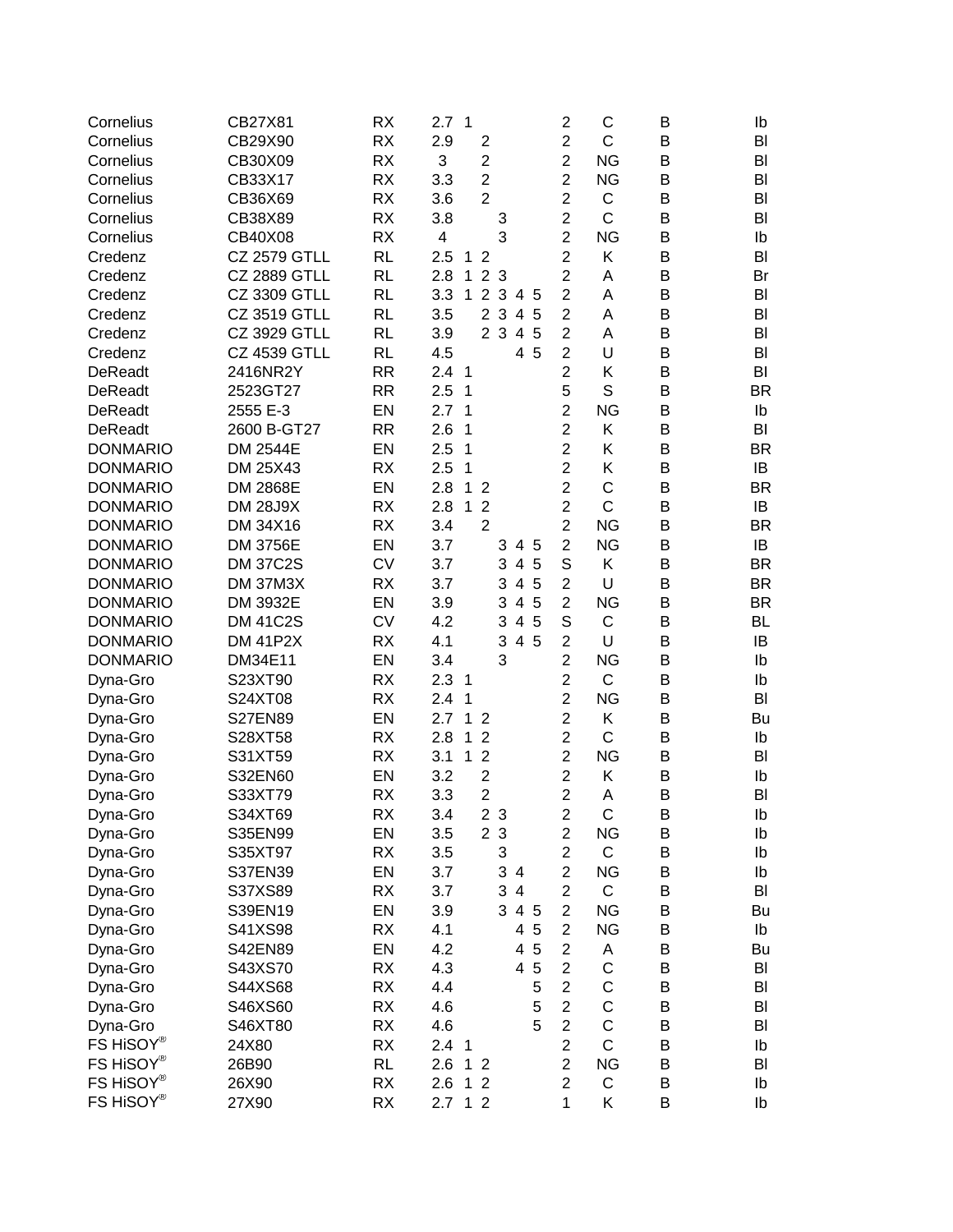| FS HiSOY®                | 28B90                              | <b>RL</b> | 2.8<br>1 <sub>2</sub>                 | 2                       | <b>NG</b>    | B | Br        |
|--------------------------|------------------------------------|-----------|---------------------------------------|-------------------------|--------------|---|-----------|
| FS HiSOY®                | 28C70                              | <b>CV</b> | 2.8<br>$\overline{2}$<br>1            | $\overline{2}$          | <b>NG</b>    | B | BI        |
| FS HiSOY®                | 28X70                              | <b>RX</b> | 2.8<br>$\overline{2}$<br>1            | $\overline{c}$          | C            | B | Ib        |
| FS HiSOY®                | 29X80                              | <b>RX</b> | 2.9<br>$\overline{2}$<br>1            | $\overline{c}$          | C            | B | BI        |
| FS HiSOY®                | 32B90                              | <b>RL</b> | 3.2<br>2 <sub>3</sub>                 | $\overline{2}$          | <b>NG</b>    | B | BI        |
| FS HiSOY®                | 32C80                              | <b>CV</b> | 3.2<br>2 <sub>3</sub>                 | $\overline{c}$          | $\mathsf C$  | B | BI        |
| FS HiSOY®                | 32X90                              | <b>RX</b> | 2 <sub>3</sub><br>3.2                 | $\overline{c}$          | <b>NG</b>    | B | BI        |
| FS HiSOY®                | 33X80                              | <b>RX</b> | 3.3<br>$\overline{2}$<br>$\mathbf{3}$ | $\overline{c}$          | $\mathsf C$  | B | Ib        |
| FS HiSOY®                | 34B90                              | <b>RL</b> | $\overline{2}$<br>3<br>3.4            | $\overline{2}$          | <b>NG</b>    | B | BI        |
| FS HiSOY®                | 34C80                              | <b>CV</b> | 2 <sub>3</sub><br>3.4                 | $\overline{2}$          | <b>NG</b>    | B | BI        |
| FS HiSOY®                | 34X60                              | <b>RX</b> | 2 <sub>3</sub><br>3.4                 | $\overline{c}$          | C            | B | Ib        |
| FS HiSOY®                | 35X90                              | <b>RX</b> | 3<br>3.5                              | $\overline{c}$          | $\mathsf{C}$ | B | Bu        |
| FS HiSOY®                | 36B90                              | <b>RL</b> | 3<br>3.6                              | $\overline{2}$          | <b>NG</b>    | B | BI        |
| FS HiSOY®                | 37X70                              | <b>RX</b> | 3<br>3.7                              | $\overline{c}$          | C            | B | Ib        |
| FS HiSOY®                | 38B90                              | <b>RL</b> | 3<br>3.8<br>4                         | $\overline{2}$          | <b>NG</b>    | Β | BI        |
| FS HiSOY®                | 38X70                              | <b>RX</b> | 3<br>3.8<br>4                         | $\overline{\mathbf{c}}$ | C            | B | BI        |
| FS HiSOY®                | 39B80                              | <b>RL</b> | 3<br>3.9<br>$\overline{4}$            | $\overline{c}$          | <b>NG</b>    | B | BI        |
| FS HiSOY®                | 39X70                              | <b>RX</b> | 3<br>3.9<br>4                         | $\overline{c}$          | <b>NG</b>    | B | Ib        |
| FS HiSOY®                | 41X70                              | <b>RX</b> | 4.1<br>3<br>4                         | $\overline{c}$          | <b>NG</b>    | B | Ib        |
| FS HiSOY®                | 42B90                              | <b>RL</b> | 4.2<br>4                              | 2                       | Α            | B | BI        |
| FS HiSOY®                | 42X90                              | <b>RX</b> | 4.2<br>4                              | $\overline{c}$          | C            | B | BI        |
| FS HiSOY®                | 43C90                              | <b>CV</b> | 4.3<br>4                              | $\overline{\mathbf{c}}$ | C            | B | BI        |
| FS HiSOY®                | 43X60                              | <b>RX</b> | 4.3<br>4<br>5                         | $\overline{c}$          | C            | B | BI        |
| FS HiSOY®                | 44B90                              | <b>RL</b> | 4.4<br>4<br>5                         | $\overline{\mathbf{c}}$ | А            | B | BI        |
| FS HiSOY®                | 44X90                              | RX        | 4.4<br>4<br>5                         | $\overline{c}$          | C            | B | BI        |
| FS HiSOY®                | 45X80                              | <b>RX</b> | 4.5<br>5<br>4                         | $\overline{c}$          | $\mathsf C$  |   | Ib        |
| FS HiSOY®                | 46X90                              | <b>RX</b> | 5                                     | $\overline{c}$          | $\mathsf{C}$ | B |           |
| FS HiSOY®                |                                    |           | 4.6                                   | $\overline{c}$          | <b>NG</b>    | B | BI        |
| FS HiSOY®                | 47B90                              | <b>RL</b> | 5<br>4.7                              |                         |              | B | BI        |
| FS HiSOY®                | 48X90                              | <b>RX</b> | 5<br>4.8<br>5                         | $\overline{c}$          | <b>NG</b>    | B | Ib        |
| FS HiSOY®                | 49X60                              | <b>RX</b> | 4.9                                   | $\overline{c}$          | A            | B | BI        |
| FS HiSOY®                | <b>HS 31E90</b>                    | EN        | 3.1<br>$\mathbf 2$                    | $\overline{c}$          | <b>NG</b>    | Β | Ib        |
| FS HiSOY®                | <b>HS 34E80</b><br><b>HS 42E90</b> | EN        | 2 <sub>3</sub><br>3.4                 | $\overline{2}$          | <b>NG</b>    | B | Ib        |
|                          |                                    | EN        | 4.2<br>4                              | $\overline{\mathbf{c}}$ | <b>NG</b>    | B | Bu        |
| FS HiSOY®                | <b>HS 46E90</b>                    | EN        | 4.6<br>5                              | $\overline{c}$          | Κ            | B | Bu        |
| Genesis                  | G3140ES                            | EN        | 3.1<br>$\overline{c}$                 | $\overline{2}$          | C            | F | <b>BU</b> |
| Genesis                  | GS2840E                            | EN        | 2.7<br>$\overline{2}$<br>$\mathbf{1}$ | $\overline{2}$          | Κ            | F | <b>BU</b> |
| Go Soy                   | *393E19                            | EN        | 3.9<br>4<br>$\overline{5}$            | U                       | U            | B |           |
| Go Soy                   | *462E18                            | EN        | 4<br>5<br>4.6                         | U                       | U            | B | Ib        |
| Go Soy                   | 40GL18                             | <b>RL</b> | 4<br>$\overline{4}$<br>5              | U                       | U            | B |           |
| Go Soy                   | 43C17S                             | <b>CV</b> | $\overline{4}$<br>5<br>4.3            | U                       | U            | B | BI        |
| Green Valley Seed 37X0   |                                    | <b>RX</b> | $3.7\,$<br>3                          | U                       | U            | B | <b>BU</b> |
| <b>Green Valley Seed</b> | 39X0                               | <b>RX</b> | 3<br>3.9                              | U                       | U            | B | BI        |
| Hoffman                  | H38E20                             | EN        | 3.8<br>5<br>4                         | $\overline{2}$          | Κ            | B | Bu        |
| Hoffman                  | <b>H393N</b>                       | CV        | 5<br>3.9<br>4                         | $\overline{c}$          | $\mathsf C$  | B | BI        |
| Hoffman                  | <b>H399N</b>                       | CV        | $\overline{4}$<br>5<br>3.9            | $\overline{c}$          | U            | B | BI        |
| Hoffman                  | <b>H416N</b>                       | CV        | 5<br>4.1<br>4                         | $\overline{c}$          | C            | B | BI        |
| Hoffman                  | H42E20                             | EN        | 5<br>4.2<br>$\overline{4}$            | $\overline{c}$          | Α            | B | Bu        |
| Hoffman                  | H42GL20                            | <b>RL</b> | 5<br>4.2<br>$\overline{4}$            | $\overline{c}$          | Α            | B | BI        |
| Hoffman                  | H44E20                             | EN        | 5<br>4.4<br>4                         | $\overline{c}$          | Κ            | B | Br        |
| Hoffman                  | H47L19                             | LL        | 5<br>4.7<br>$\overline{4}$            | $\overline{c}$          | A            | B | BI        |
| Illini                   | 2643N                              | CV        | 2.6<br>1 <sub>2</sub>                 | $\overline{\mathbf{c}}$ | <b>NG</b>    | B | G         |
| Illini                   | 2904N                              | CV        | 2.9<br>2 3                            | $\overline{c}$          | <b>NG</b>    | B | lb        |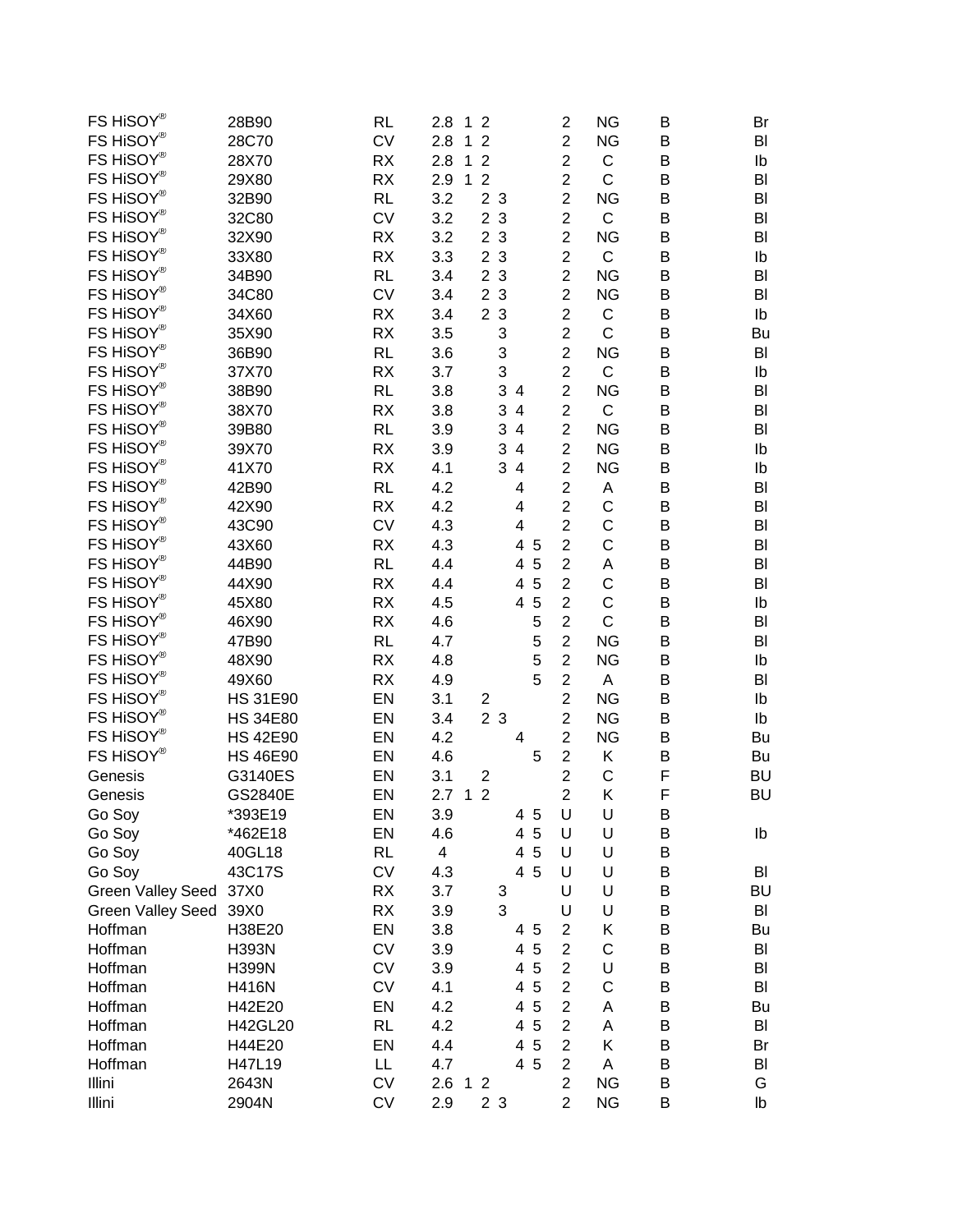| Illini          | 3025N            | <b>CV</b> | 3.1                   | $\overline{2}$<br>3            |     | $\overline{c}$ | Κ            | B         | Br        |
|-----------------|------------------|-----------|-----------------------|--------------------------------|-----|----------------|--------------|-----------|-----------|
| Illini          | 3156N            | <b>CV</b> | 3.1                   | $\mathbf{3}$<br>$\overline{2}$ |     | $\overline{c}$ | K            | B         | BI        |
| Illini          | 3253NHD          | <b>CV</b> | 3.2                   | 2 3                            |     | $\overline{2}$ | <b>NG</b>    | B         | G         |
| Illini          | 3264N            | <b>CV</b> | 3.2                   | 3                              |     | $\overline{c}$ | <b>NG</b>    | B         | BI        |
| Illini          | 3267N            | <b>CV</b> | 3.2                   | 2 <sub>3</sub>                 |     | $\overline{2}$ | Κ            | В         | BI        |
| Illini          | 3546N            | <b>CV</b> | 3.5                   | 3 4                            |     | $\overline{2}$ | C            | B         | BI        |
| Illini          | 3648N            | <b>CV</b> | 3.6                   | 3<br>$\overline{\mathbf{4}}$   |     | $\overline{c}$ | K            | B         | BI        |
| Illini          | 3849N            | <b>CV</b> | 3.8                   | 4                              |     |                | <b>NG</b>    | B         | Bu        |
| Illini          | 3855N            | <b>CV</b> | 3.8                   | 3<br>$\overline{4}$            |     | $\overline{c}$ | $\mathsf C$  | B         | BI        |
| Illini          | 4218N            | <b>CV</b> | 4.2                   | 4                              | 5   | $\overline{2}$ | <b>NG</b>    | B         | BI        |
| <b>LG Seeds</b> | C2888RX          | <b>RX</b> | 2.8<br>$\mathbf{1}$   | $\overline{2}$                 |     | $\overline{c}$ | R            | B         | Ib        |
| <b>LG Seeds</b> | C3550RX          | <b>RX</b> | 3.5                   | 2 3                            |     | $\overline{c}$ | R            | B         |           |
|                 |                  |           |                       |                                |     |                | S            |           | Ib        |
| <b>LG Seeds</b> | C4227RX          | <b>RX</b> | 4.2                   |                                | 4 5 | $\overline{c}$ |              | B         | Ib        |
| <b>LG Seeds</b> | <b>LGS2444RX</b> | <b>RX</b> | 2.4<br>1              |                                |     | $\overline{c}$ | R            | B         | B         |
| <b>LG Seeds</b> | <b>LGS3060RX</b> | <b>RX</b> | 3<br>1                | $\overline{2}$                 |     | $\overline{2}$ | S            | B         | B         |
| <b>LG Seeds</b> | <b>LGS3297RX</b> | <b>RX</b> | 3.2                   | $\overline{2}$                 |     | $\overline{2}$ | R            | B         | Ib        |
| <b>LG Seeds</b> | <b>LGS3600RX</b> | <b>RX</b> | 3.6                   | 3<br>$\overline{4}$            | 5   | $\overline{2}$ | S            | B         | B         |
| <b>LG Seeds</b> | LGS3777RX        | <b>RX</b> | 3.7                   | 3                              | 4 5 | $\overline{2}$ | R            | B         | B         |
| Martin          | M30E             | EN        | 3                     | 3                              |     | $\overline{c}$ | <b>NG</b>    | <b>NA</b> | Ib        |
| Martin          | <b>M33A-X</b>    | <b>RX</b> | 3.3                   | 3                              |     | $\overline{2}$ | C            | B         | Ib        |
| Missouri        | S13-10590C       | <b>CV</b> | 4.3                   |                                | 4 5 |                |              | B         | BI        |
| Missouri        | S13-2743C        | <b>CV</b> | 4.1                   | 4                              | 5   |                |              | B         | Bf        |
| Missouri        | S13-3851C        | <b>CV</b> | 4.4                   |                                | 4 5 |                |              | B         | BI        |
| Monier          | M2837R2          | <b>RR</b> | 2.8                   | $\overline{2}$                 |     | $\overline{c}$ | Α            | B         | BI        |
| Monier          | M2866RX          | <b>RX</b> | 2.8                   | $\overline{2}$                 |     | $\overline{2}$ | C            | B         | Ib        |
| Monier          | M2957RX          | <b>RX</b> | 2.9                   | $\overline{2}$                 |     | $\overline{2}$ | $\mathsf C$  | B         | BI        |
| Monier          | M3357RX          | <b>RX</b> | 3.3                   | $\overline{2}$                 |     | $\overline{2}$ | $\mathsf C$  | B         | Ib        |
| P <sub>3</sub>  | 2029E            | EN        | 2.9<br>$\overline{1}$ |                                |     | $\overline{c}$ | <b>NG</b>    | B         | Ib        |
| P <sub>3</sub>  | 2031E            | EN        | 3.1                   | $\overline{2}$                 |     | $\overline{c}$ | 1K           | B         | Ib        |
| P <sub>3</sub>  | 2034E            | EN        | 3.4                   | $\overline{2}$                 |     | $\overline{2}$ | <b>NG</b>    | B         | Ib        |
| P <sub>3</sub>  | 2036E            | EN        | 3.6                   | $\overline{2}$                 |     | $\overline{2}$ | <b>NG</b>    | B         | Br        |
| P <sub>3</sub>  | 2039E            | EN        | 3.9                   | 3                              |     | $\overline{2}$ | <b>NG</b>    | B         | Bu        |
| Pioneer         | 23A15X           | <b>RX</b> | 2.3<br>1              |                                |     | $\overline{2}$ | $\mathsf C$  | B         | <b>BR</b> |
| Pioneer         | 26A61X           | <b>RX</b> | 2.6<br>1              |                                |     | $\overline{2}$ | Κ            | B         | <b>BR</b> |
| Pioneer         | 29A25X           | <b>RX</b> | 2.9<br>1              |                                |     | $\overline{2}$ | Κ            | B         | <b>BR</b> |
| Pioneer         | 42A96X           | <b>RX</b> | 4.2                   |                                | 4 5 | $\overline{2}$ | C            | В         | BI        |
| Pioneer         | 46A93X           | RX        | 4.6                   |                                | 5   | 2              | <b>NG</b>    | В         | BI        |
| Pioneer         | 48A60X           | <b>RX</b> | 4.8                   |                                | 4 5 | $\overline{c}$ | <b>NG</b>    | Β         | BI        |
| Pioneer         | P27A17X          | <b>RX</b> | 2.7                   | 2 <sub>3</sub>                 |     | 1              | Κ            | B         | BI        |
| Pioneer         | P31A22X          | <b>RX</b> | 3.1                   | 123                            |     | $\overline{c}$ | Κ            | B         | Br        |
| Pioneer         | P33A53X          | <b>RX</b> | 3.3                   | 2 3 4                          |     | $\overline{c}$ | C            | B         | Br        |
| Pioneer         | P33T60           | <b>CV</b> | 3.3                   | 2 3                            |     | $\overline{c}$ | $\mathsf C$  | B         | Br        |
| Pioneer         | P35A41           | <b>CV</b> | 3.5                   | 2 3                            |     | $\overline{2}$ | $\mathsf C$  | B         | Br        |
| Pioneer         | <b>P40A47X</b>   | <b>RX</b> | $\overline{4}$        | 2 3 4 5                        |     | $\overline{2}$ | Κ            | B         | BI        |
| Power Plus      | 36A1X TM*        | <b>RX</b> | 3.6                   | 34                             |     | $\overline{2}$ | $\mathsf{C}$ | B         | Bu        |
| Public          | Dwight           | <b>CV</b> | 2.9                   | 2 3                            |     |                |              | B         | BI        |
| Public          | Jack             | <b>CV</b> | 2.9                   | 2 3                            |     |                |              | B         | Y         |
| Public          | Williams 82      | <b>CV</b> | 3.8                   | 3                              |     |                |              | B         | BI        |
| <b>RENK</b>     | <b>RS248NX</b>   | <b>RX</b> | 2.4 <sub>1</sub>      |                                |     | $\overline{c}$ | <b>NG</b>    | F         | <b>BL</b> |
| <b>RENK</b>     | <b>RS250NX</b>   | <b>RX</b> | 2.5<br>1              |                                |     | $\overline{2}$ | K            | F         | IB        |
| <b>RENK</b>     | <b>RS280NX</b>   | <b>RX</b> | 2.8<br>1              | $\overline{2}$                 |     | $\overline{c}$ | Κ            | F         | IB        |
| <b>RENK</b>     | RS309NSX         | <b>RX</b> | 3                     | $\overline{2}$                 |     | $\overline{2}$ | $\mathsf C$  | F         | BL        |